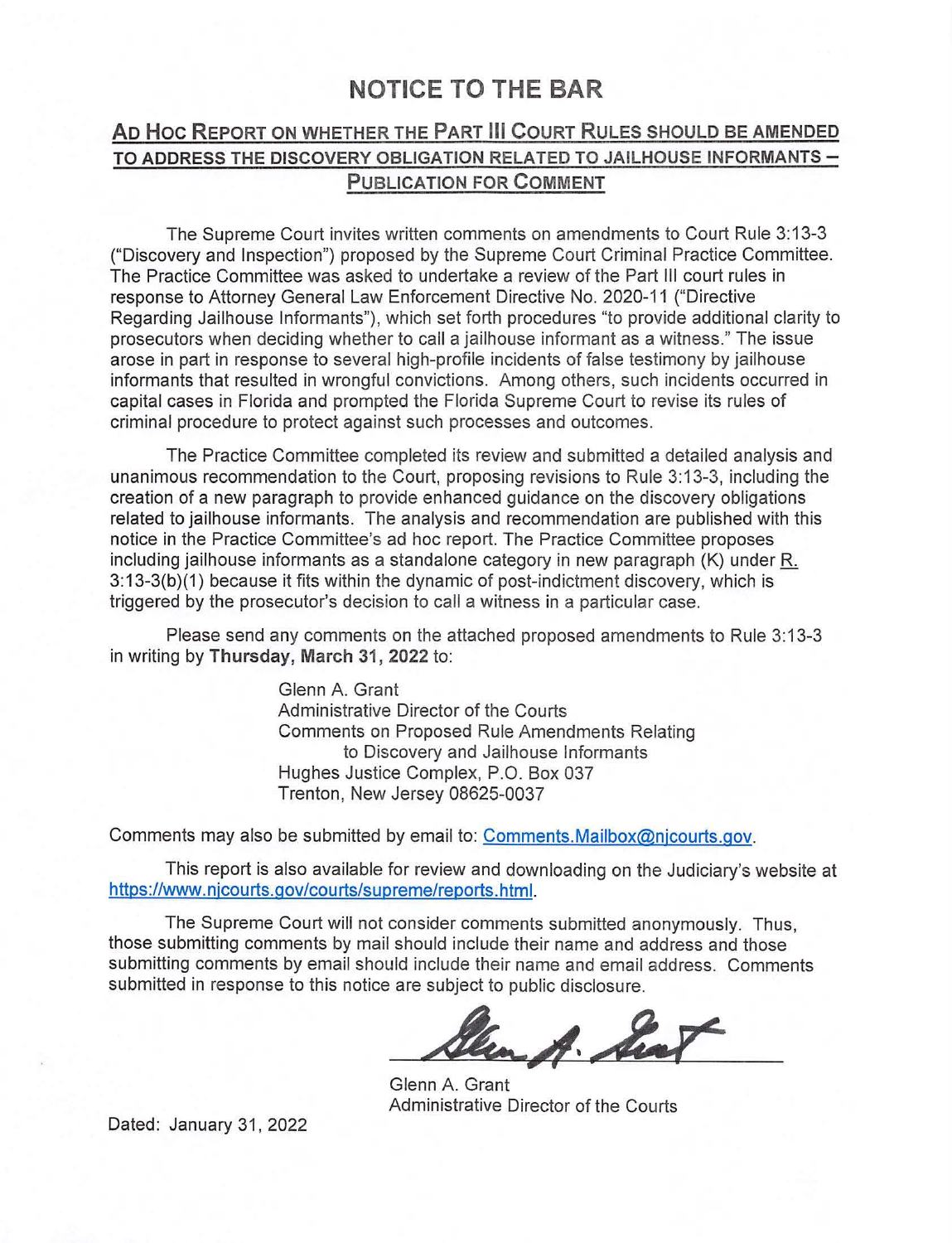## **AD HOC REPORT**

## **OF THE**

# **SUPREME COURT COMMITTEE**

### **ON**

# **CRIMINAL PRACTICE**

### **2021 – 2023 TERM**

**DECEMBER 15, 2021** 

**q**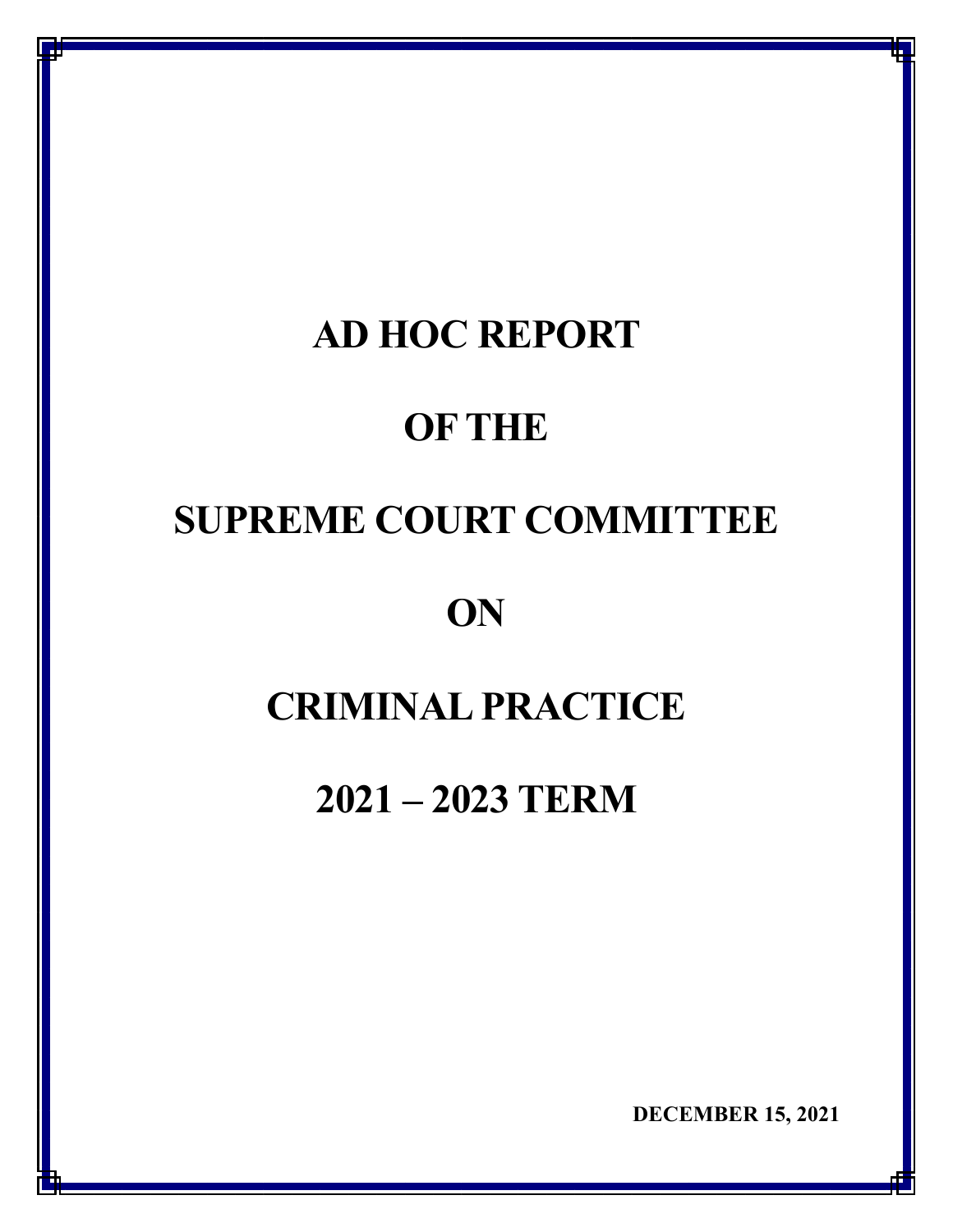# Table of Contents

|           | II. Proposed Rule Amendment to R. 3:13-3 to include Jailhouse Informants2 |  |
|-----------|---------------------------------------------------------------------------|--|
|           |                                                                           |  |
| <b>B.</b> |                                                                           |  |
|           |                                                                           |  |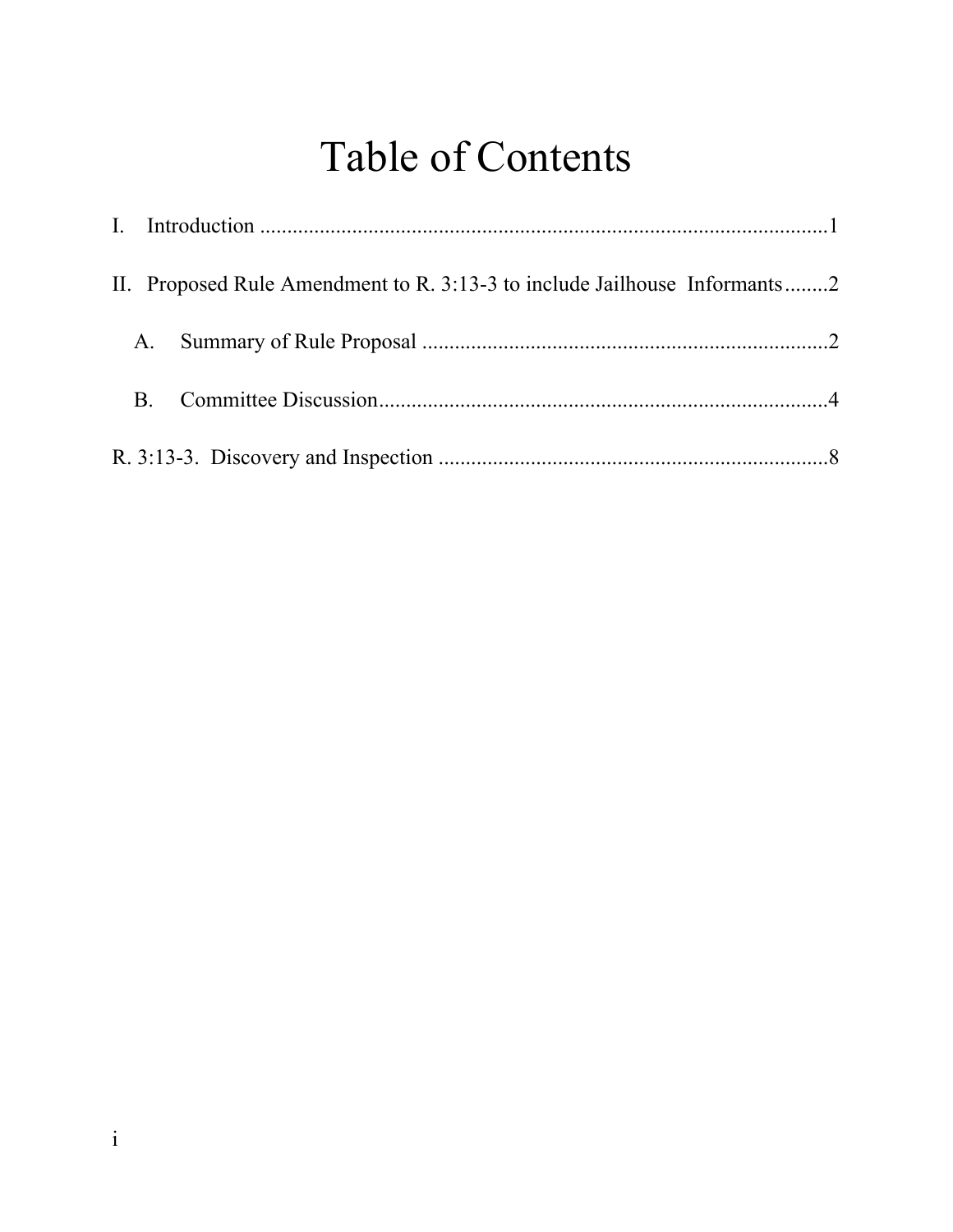### **I. Introduction**

 The Criminal Practice Committee considered whether the Part III court rules should be amended to address the discovery obligation relating to jailhouse informants. The issue was referred to the Committee in response to Attorney General Law Enforcement Directive No. 2020-11 ("AG Directive"), which set forth procedures to "provide additional clarity to prosecutors when deciding whether to call a jailhouse informant as a witness."

In addition, several high-profile incidents across the country highlighted the risks associated with such informant testimony, including a case in Florida that was profiled in the December 2019 edition of *The New York Times Magazine ("How this Con Man's Wild Testimony Sentenced Dozens to Jail, and 4 to Death Row")*<sup>1</sup> . After multiple death row inmates were exonerated, the Florida Supreme Court adopted revisions to R. Crim. Proc. 3.220 ("Discovery") to require prosecutors to provide information on any deals made with an informant witness as part of their discovery obligation.

<sup>&</sup>lt;sup>1</sup> https://www.nytimes.com/2019/12/04/magazine/jailhouse-informant.html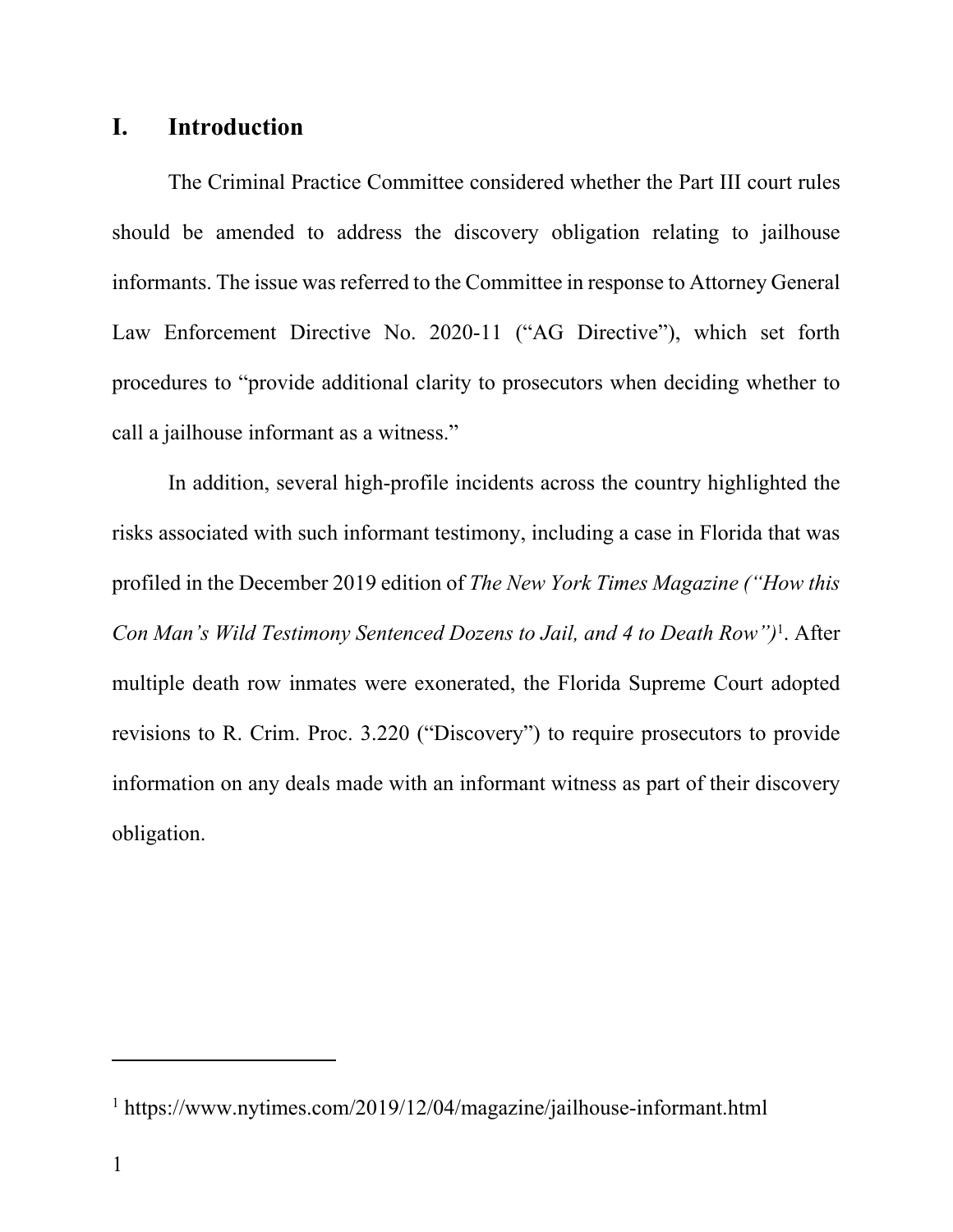### **II. Proposed Rule Amendment to R. 3:13-3 to include Jailhouse Informants**

#### **A. Summary of Rule Proposal**

The Committee is recommending that the Court adopt amendments to R. 3:13- 3, including the creation of a new paragraph (K) under R. 3:13-3(b)(1), to provide enhanced guidance on the discovery obligations related to jailhouse informants.

Paragraph (K) sets forth procedures to address the special category of witnesses known as jailhouse informants. The Committee proposes including jailhouse informants as a standalone category in R.  $3:13-3(b)(1)$  because it fits within the dynamic of post-indictment discovery. Moreover, the discovery obligation postindictment is only triggered by the prosecutor's decision to call a witness in the context of a particular case.

 Because the court rules and caselaw do not provide a definition for "jailhouse informant" a definition has been added to paragraph  $(K)$ . The Committee used the same definition of "jailhouse informant" that was used in the AG Directive. "Jailhouse informant" is defined as "a person who lacks firsthand knowledge of a defendant's alleged criminal conduct but offers to testify for the State at a trial or hearing that the informant heard the defendant made inculpatory statements while detained or incarcerated in the same facility as the informant."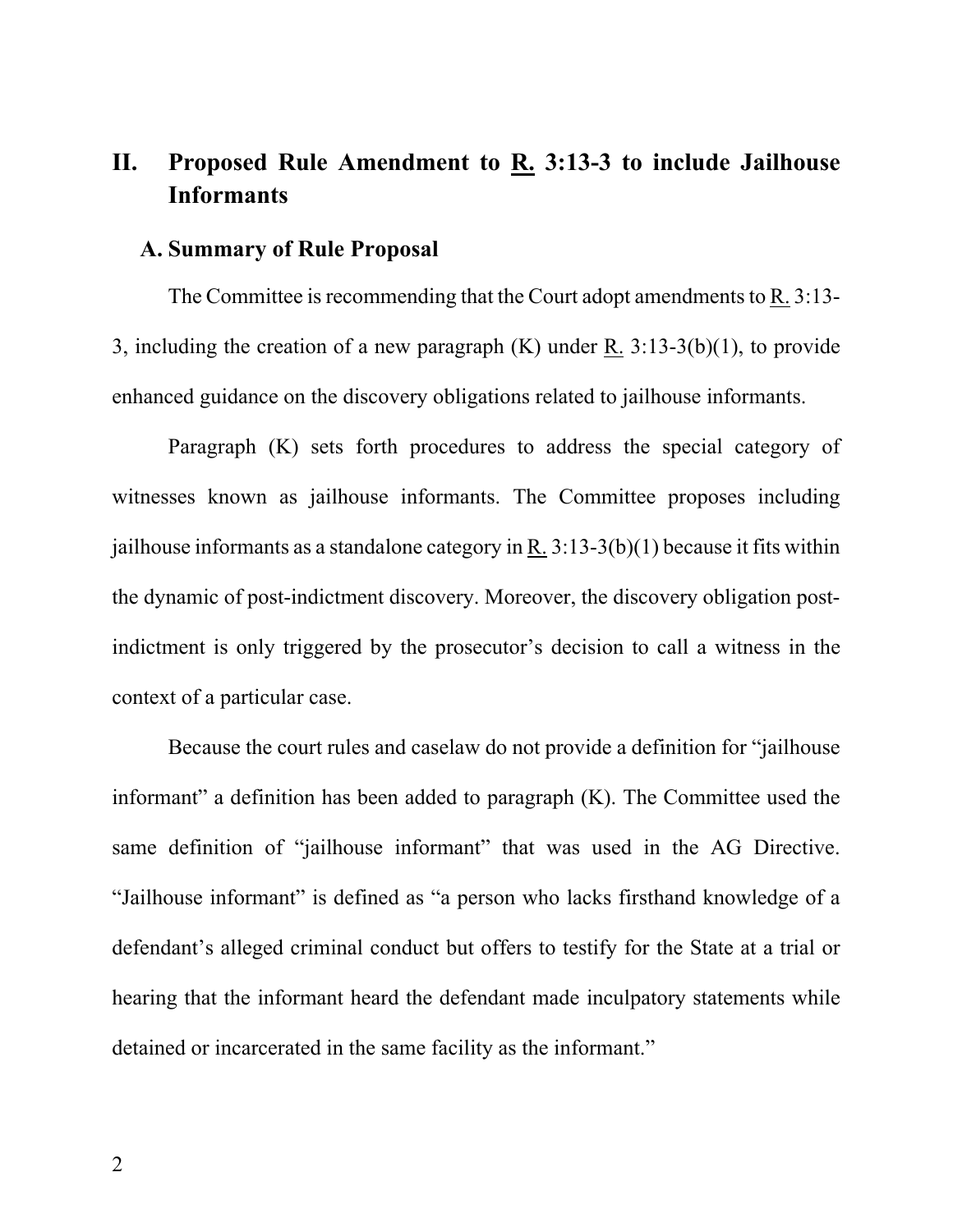Paragraph (K) details the specific information that must be provided when the State expects to call a jailhouse informant as a witness at trial, mirroring language that is contained in R.  $3:13-3(b)(I)$  that requires the prosecutor to provide "names" and addresses of each person whom the prosecutor expects to call to trial as an expert witness..." in addition to defense counsel's reciprocal obligation to provide discovery. The Committee intentionally borrowed concepts from this section of the rule because the language triggers the obligation to provide material that can be used to impeach a witness at trial. This is distinct from the affirmative obligation created in Brady v. Maryland, 373 U.S. 83 (1963), to provide exculpatory evidence that is not contingent upon calling a particular witness at trial.

 Paragraph (K) also addresses additional discovery requirements that are specific to jailhouse informant witnesses. The State must provide information concerning "any known prior recantation." The Committee felt that it was prudent to incorporate some of the elements from the AG Directive into the court rule to codify those protections in the event the Directive is amended or revoked.

 The Committee also included language that requires disclosure of "[t]he case name and jurisdiction of any criminal case known to the State in which the jailhouse informant testified, or in a case in which the prosecution intended to have the informant testify … and whether the jailhouse informant was offered or received any benefit in exchange for, or subsequent to, such testimony." In an effort to protect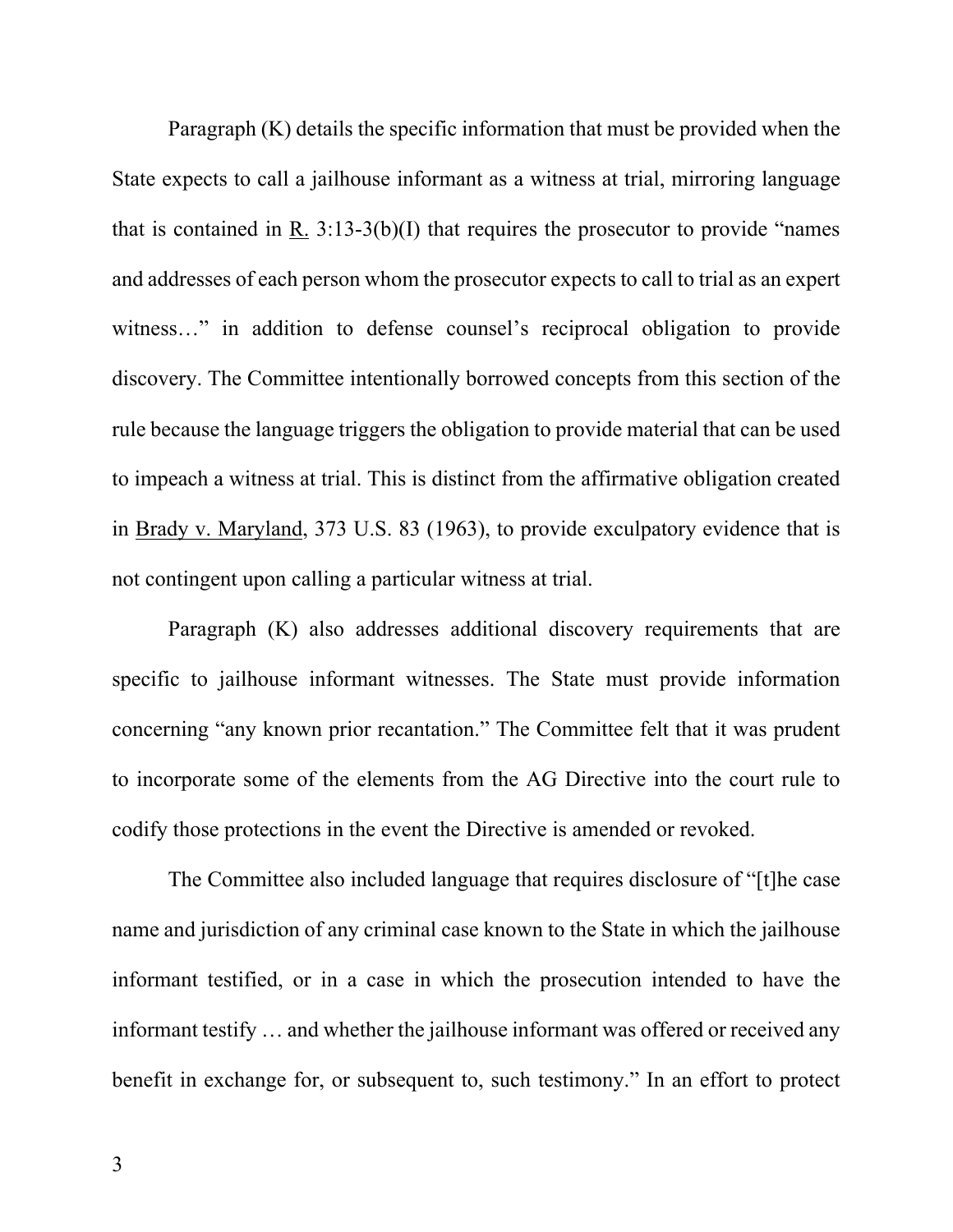against the situation described in the *New York Times Magazine*<sup>2</sup> article involving a serial jailhouse informant who supplied false testimony in exchange for consideration from the prosecution, the Committee included language broad enough to encompass the informant's history of providing testimony as well as situations where that individual received a benefit from the State without having to testify.

 The Committee did not feel that it was necessary to include a cross-reference to other paragraphs because all aspects of the discovery rule are still applicable to paragraph (K).

#### **B. Committee Discussion**

 The Committee was sharply divided concerning the necessity of an amendment to the rule. Some members argued that a rule amendment is necessary because information pertaining to jailhouse informants is often provided too close to trial and not as part of normal discovery. There was also support for a rule amendment that more clearly articulates the type of information that is required to be disclosed in advance of trial, particularly under the current landscape of remote jury selection, which makes last minute modifications to procedures impracticable.

 Concerns were raised over disagreements during the discovery phase about what constitutes discoverable information pursuant to Brady v. Maryland, 373 U.S.

<sup>&</sup>lt;sup>2</sup> https://www.nytimes.com/2019/12/04/magazine/jailhouse-informant.html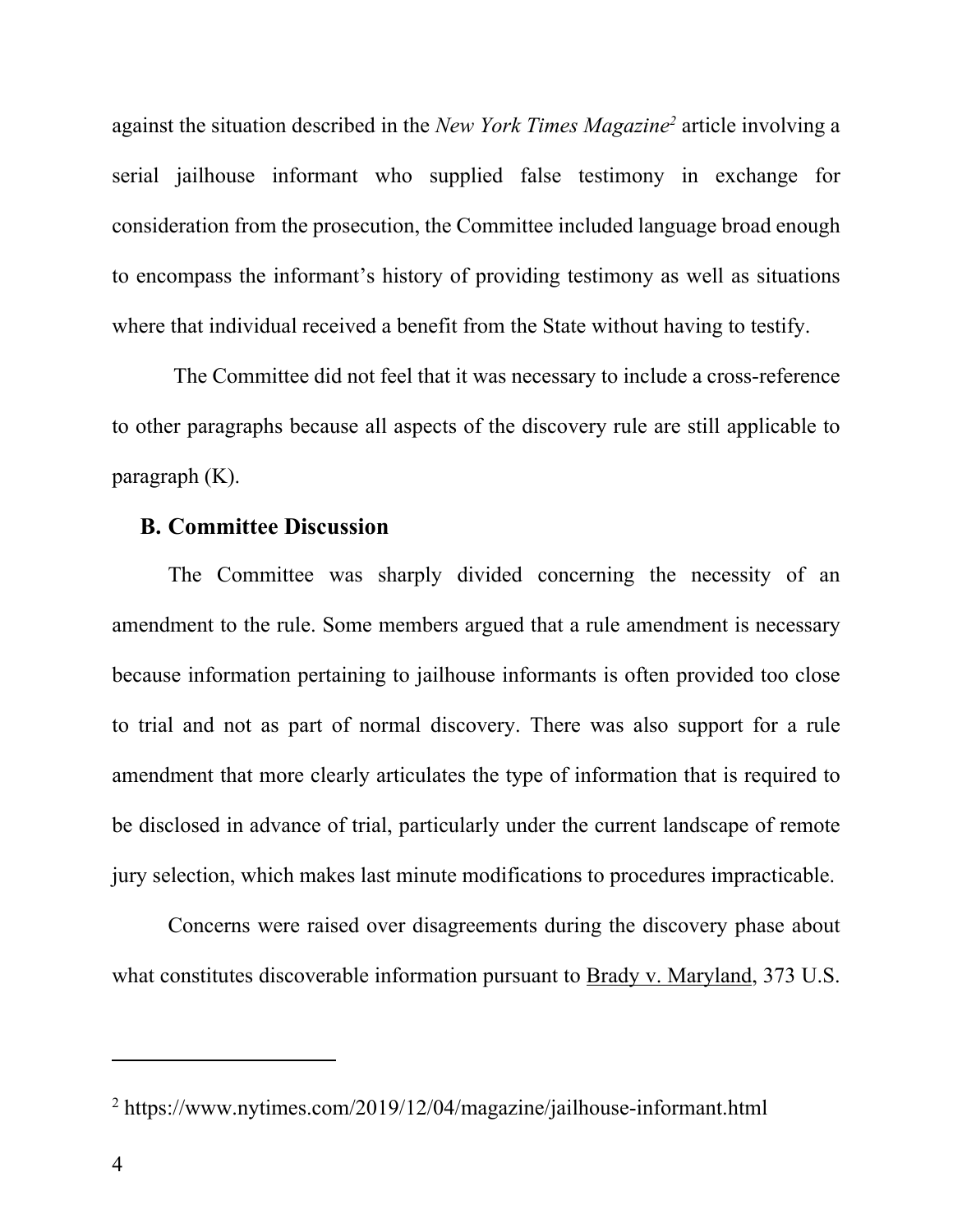83 (1963) and Giglio v. United States, 405 U.S. 150 (1972). Some members felt that it was important to delineate criteria in the discovery rule because most times the discovery pertaining to jailhouse informants is limited to the informant's statement. Members in support of an amendment emphasized the importance of discovering whether the informant was offered a benefit for their testimony, especially since this information would not necessarily appear in discovery absent a specific mandate in the rule. It was also argued that a lack of uniformity across counties and judges necessitates a rule amendment, particularly since the AG Directive is only binding upon prosecutors and not the court.

 Members who opposed the rule amendment urged that revisions to the court rules are not necessary in light of New Jersey's broad discovery requirements for prosecutors to disclose information by rule and as articulated under case law, citing to State v. Hernandez, 225 N.J. 451 (2016). These members were not convinced that this subcategory of witnesses require a granular approach to justify a potential rule amendment for circumstances already covered by the existing rule. Members in the minority expressed concern that there was not an established deficiency that necessitated amending the current rule. Such amendments would disincentivize prosecutors from providing additional information that falls outside of the rule, especially because the AG Directive can impose policy requirements that go beyond the law.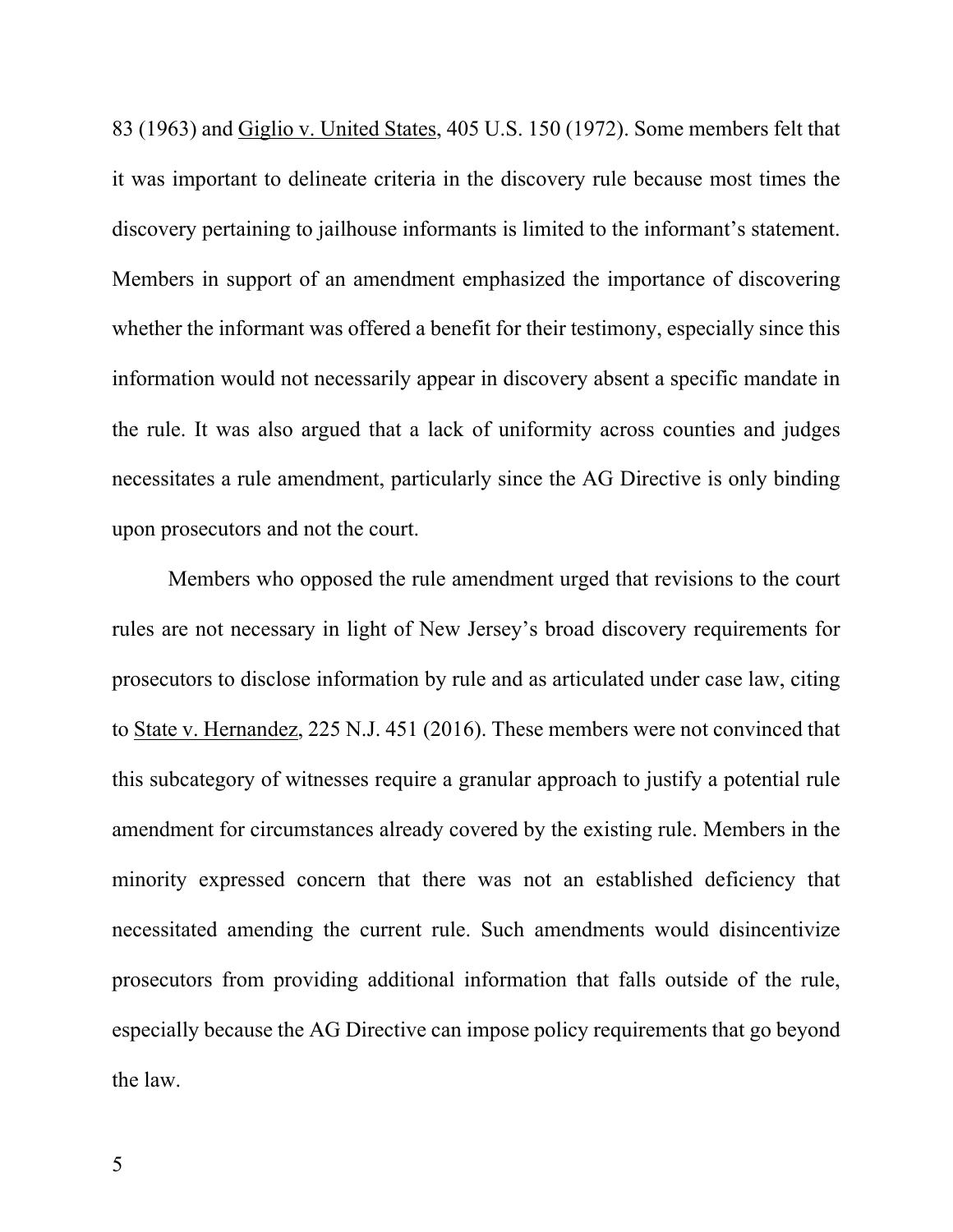Because of the lack of unanimity, and the significant substantive and procedural concerns identified by members, the Committee voted to form a subcommittee to explore the necessity of an amendment to the New Jersey discovery rule to address jailhouse informants.

 The subcommittee reviewed the discovery rule, AG Directive, case law and jailhouse informant laws in other states to inform its recommendation. Subcommittee members in favor of a rule amendment felt that it would be beneficial to specifically articulate the prosecutor's obligation to turn over discovery related to jailhouse informants. They also felt that the current rules impose an undue burden on defense to submit a discovery request to uncover potential jailhouse informants. The majority also recognized that prosecutors may rely on the protective order provision of R. 3:13-3(e) to avoid turning over information that is privileged or would endanger the witness' safety.

 The subcommittee minority opposed a rule amendment because they believed that existing case law and R. 3:13-3 already provide guidance to prosecutors with respect to discovery obligations relating to jailhouse informants. Those members also expressed concerns surrounding potential separation of powers issues if the Court limits by court rule who can be called as a witness. The court rules were drafted for general application and amending the rule for a specific category of witness would run counter to the requirement that every witness be subject to the

6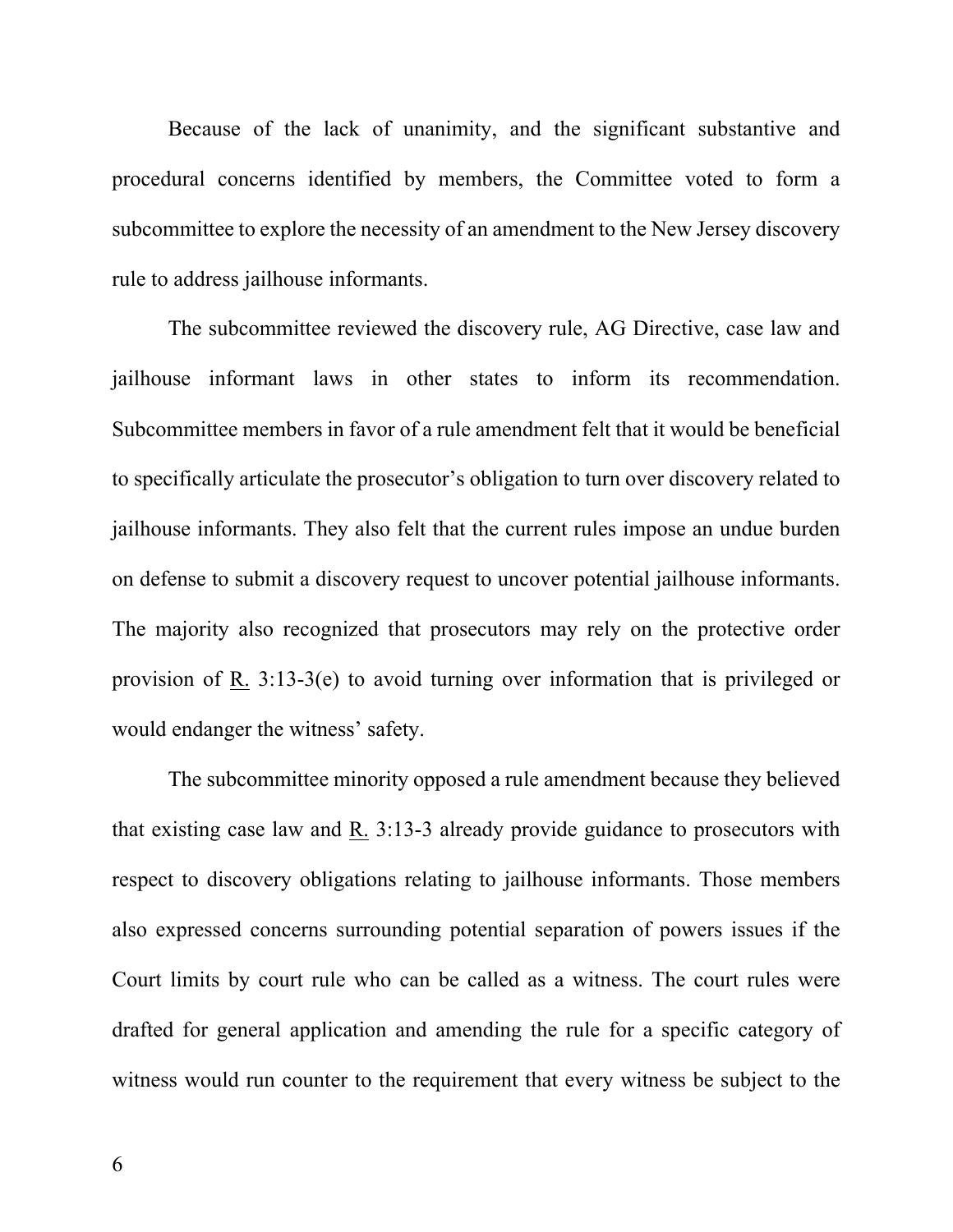guidelines established in the court rules. Those members opposed restructuring the court rule around a specific witness type when N.J.R.E.  $601<sup>3</sup>$  assumes witness competence.

 The subcommittee majority voted to advance a rule proposal to the full Committee. Members drafted amendments to R. 3:13-3 that were ultimately submitted to the full Committee for a vote. The Committee unanimously supported the subcommittee's proposal with only minor modifications to the proposed rule amendment.

For the reasons noted above, the Committee recommends amendments to R. 3:13-3 as follows.

 $3$  N.J.R.E. 601: Every person is competent to be a witness unless (a) the court finds that the proposed witness is incapable of expression so as to be understood by the court and any jury either directly or through interpretation, or (b) the proposed witness is incapable of understanding the duty of a witness to tell the truth, or (c) as otherwise provided by these rules or by law.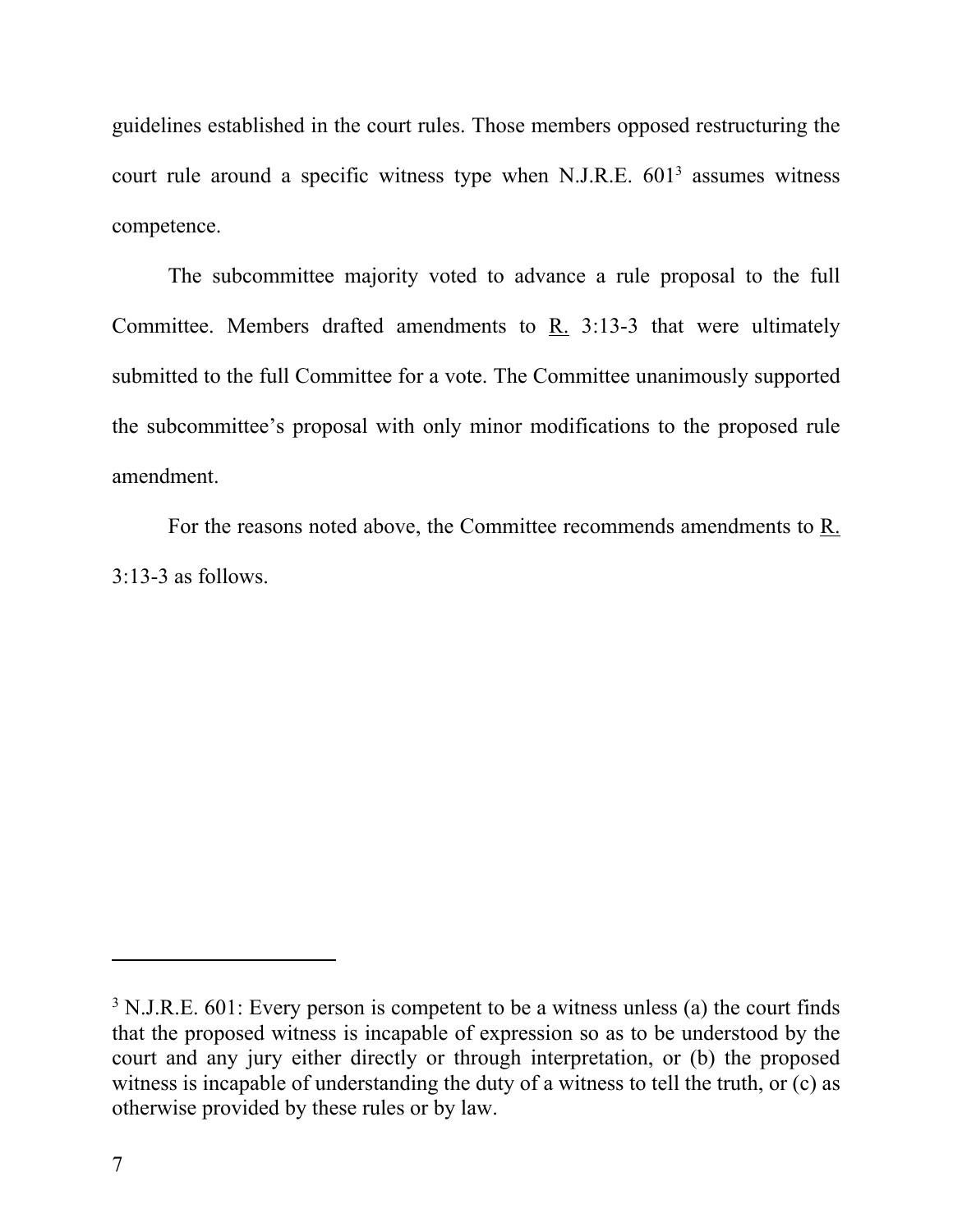#### **R. 3:13-3. Discovery and Inspection**

 $(a)$  ... no change.

(b) Post-Indictment Discovery.

(1) Discovery by the Defendant. Except for good cause shown, the prosecutor's discovery for each defendant named in the indictment shall be provided by the prosecutor's office, upon the return or unsealing of the indictment. Good cause shall include, but is not limited to, circumstances in which the nature, format, manner of collation or volume of discoverable materials would involve an extraordinary expenditure of time and effort to copy. In such circumstances, the prosecutor may make discovery available by permitting defense counsel to inspect and copy or photograph discoverable materials at the prosecutor's office, rather than by copying and delivering such materials. The prosecutor shall also provide defense counsel with a listing of the materials that have been supplied in discovery. If any discoverable materials known to the prosecutor have not been supplied, the prosecutor shall also provide defense counsel with a listing of the materials that are missing and explain why they have not been supplied.

If the defendant is represented by the public defender, defendant's attorney shall obtain a copy of the discovery from the prosecutor's office prior to the arraignment. However, if the defendant has retained private counsel, upon written request of counsel submitted along with a copy of counsel's entry of appearance and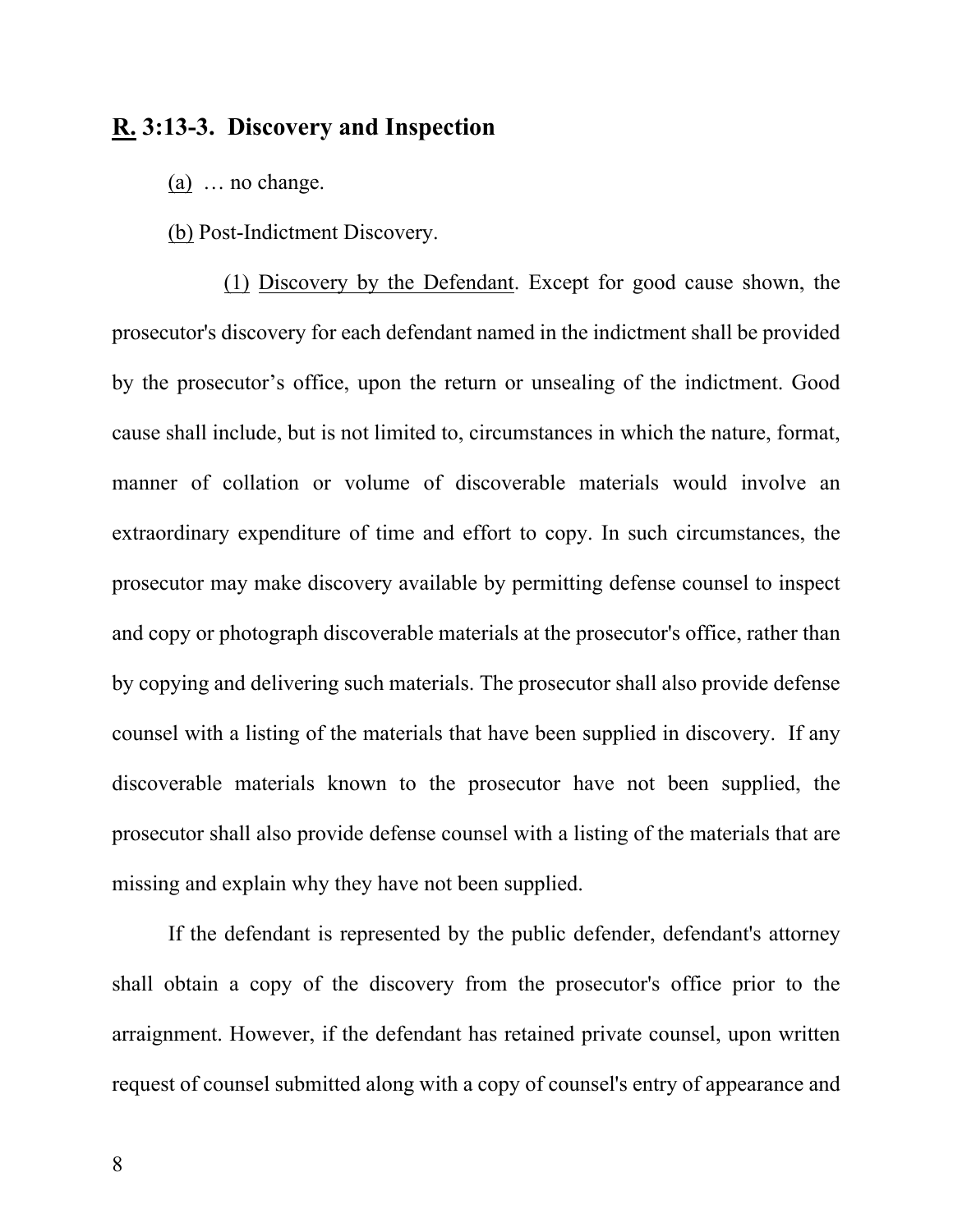received by the prosecutor's office prior to the date of the arraignment, the prosecutor shall, within three business days, send the discovery to defense counsel either by U.S. mail at the defendant's cost or by e-mail without charge, with the manner of transmittal at the prosecutor's discretion.

A defendant who does not seek discovery from the State shall so notify the prosecutor, and the defendant need not provide discovery to the State pursuant to sections (b)(2) or (f), except as required by R. 3:12-1 or otherwise required by law.

Discovery shall include exculpatory information or material. It shall also include, but is not limited to, the following relevant material:

- $(A)$  ... no change.
- $(B)$  ... no change.
- (C) … no change.
- (D) … no change.
- (E) … no change.
- (F) … no change.
- (G) … no change.
- $(H)$  ... no change.

(I) names and addresses of each person whom the prosecutor expects to call to trial as an expert witness, the expert's qualifications, the subject matter on which the expert is expected to testify, a copy of the report, if any, of such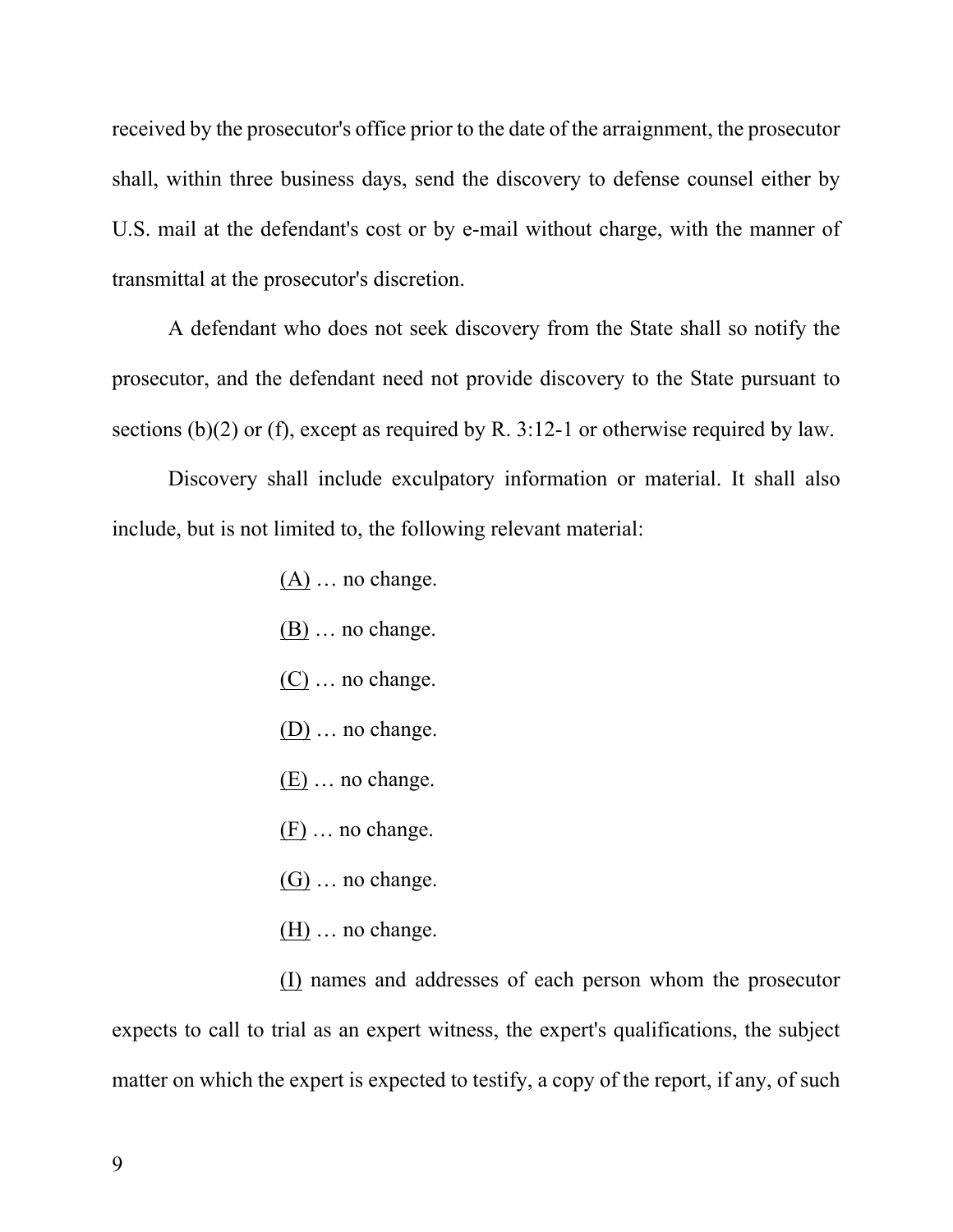expert witness, or if no report is prepared, a statement of the facts and opinions to which the expert is expected to testify and a summary of the grounds for each opinion. Except as otherwise provided in R. 3:10-3, if this information is not furnished 30 days in advance of trial, the expert witness may, upon application by the defendant, be barred from testifying at trial; [and]

(J) all records, including notes, reports and electronic recordings relating to an identification procedure, as well as identifications made or attempted to be made; and

(K) the name of any jailhouse informant whom the prosecutor expects to call as a witness at trial. A jailhouse informant for the purposes of this subsection is defined as a person who lacks firsthand knowledge of a defendant's alleged criminal conduct but offers to testify for the State at a trial or hearing that the informant heard the defendant make inculpatory statements while detained or incarcerated in the same facility as the informant. The prosecutor also shall provide the known criminal history of the jailhouse informant, including any pending charges; any records of statements allegedly made by the defendant and heard by the jailhouse informant and, to the extent known, the time, location and manner of their alleged disclosure(s) to the jailhouse informant; any information relevant to the jailhouse informant's credibility as required to be disclosed by law or rule, including but not limited to any consideration or promises made to, or sought by, the jailhouse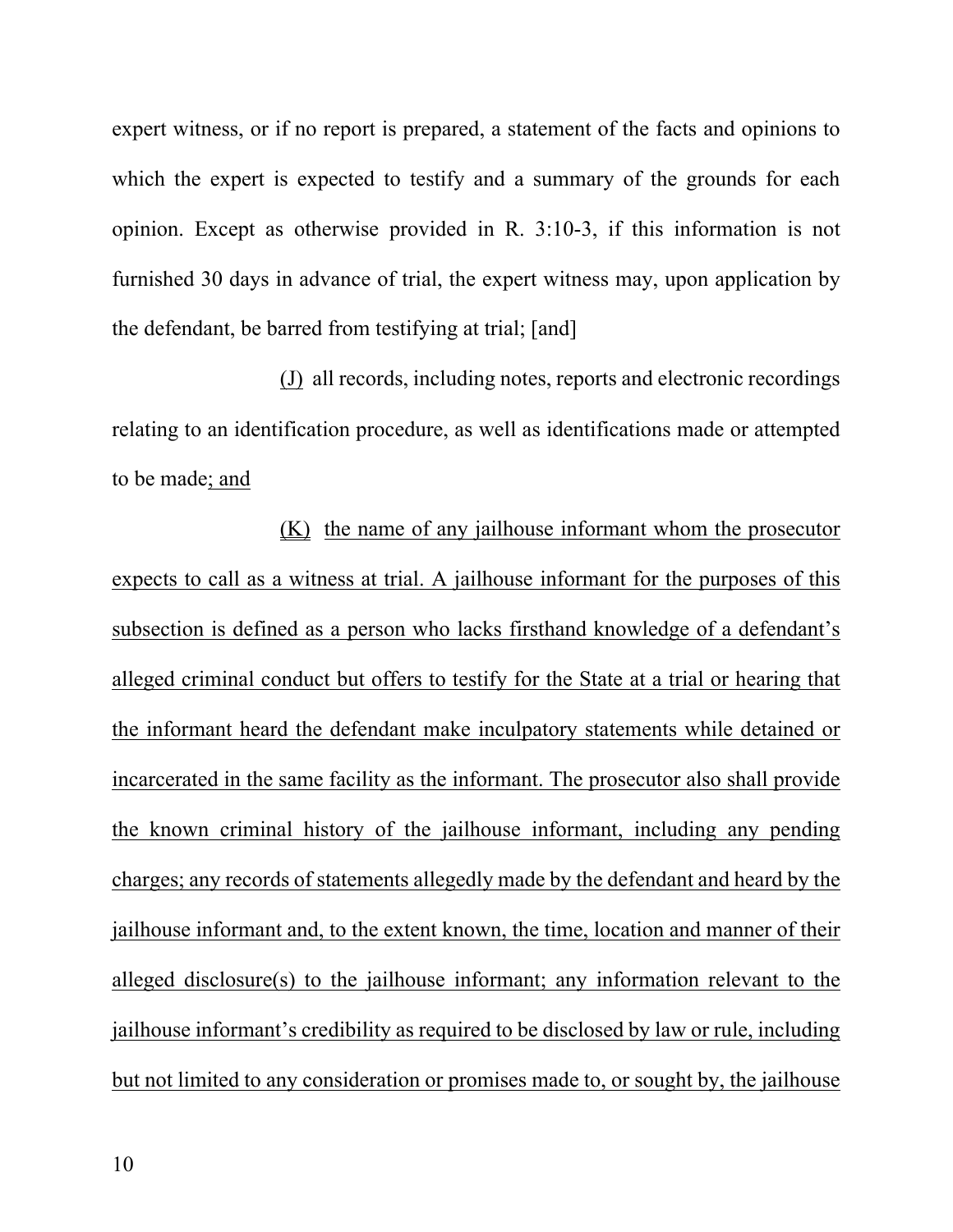informant, in exchange for truthful testimony; any prior recantation known to the prosecution in which the jailhouse informant recanted the defendant's statement, to include the time, location and manner of any such recantation; and the case name and jurisdiction of any criminal case known to the prosecutor in which the jailhouse informant testified, or in a case in which the prosecutor intended to have the informant testify, about statements made by another suspect or criminal defendant while detained or incarcerated, and whether the jailhouse informant was offered or received any benefit in exchange for, or subsequent to, such testimony.

- $(2)$  ... no change.
	- $(A)$  ... no change.
	- $(B)$  ... no change.
	- (C) … no change.
	- (D) … no change.
	- (E) … no change.
- $(3)$  ... no change.
- (c) … no change.
- (d) … no change.
- (e) … no change.
	- $(1)$  ... no change.
	- (2) … no change.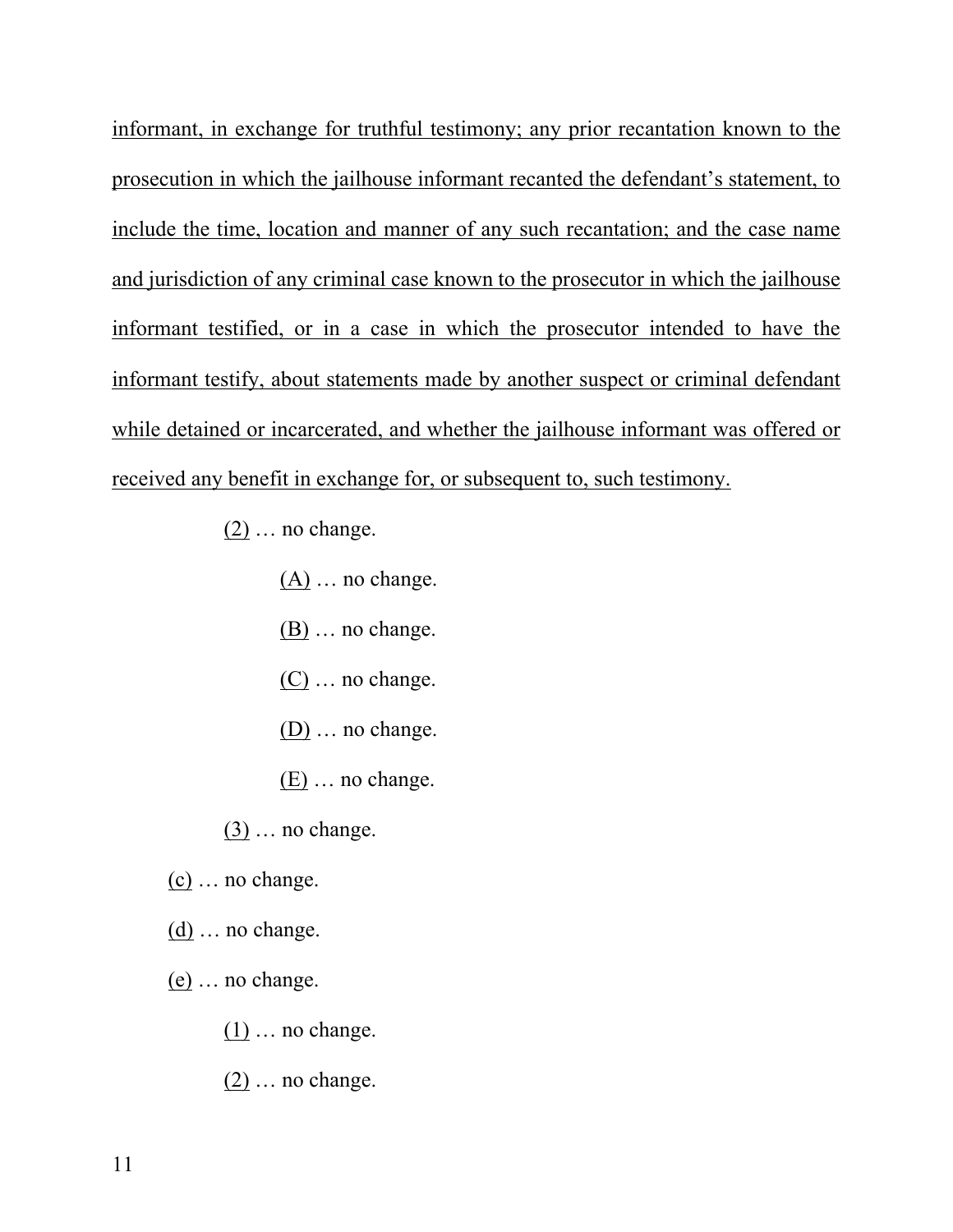#### $(f)$  ... no change.

Note: Source--R.R. 3:5-11(a) (b) (c) (d) (e) (f) (g) (h). Paragraphs (b) (c) (f) and (h) deleted; paragraph (a) amended and paragraphs (d) (e) (g) and (i) amended and redesignated June 29, 1973 to be effective September 10, 1973. Paragraph (b) amended July 17, 1975 to be effective September 8, 1975; paragraph (a) amended July 15, 1982 to be effective September 13, 1982; paragraphs (a) and (b) amended July 22, 1983, to be effective September 12, 1983; new paragraphs (a) and (b) added, former paragraphs (a), (b), (c), (d) and (f) amended and redesignated paragraphs (c), (d), (e), (f) and (g) respectively and former paragraph (e) deleted July 13, 1994 to be effective January 1, 1995; rule redesignation of July 13, 1994 eliminated December 9, 1994, to be effective January 1, 1995; paragraphs (c)(6) and (d)(3) amended June 15, 2007 to be effective September 1, 2007; subparagraph (f)(1) amended July 21, 2011 to be effective September 1, 2011; new subparagraph (c)(10) adopted July 19, 2012 to be effective September 4, 2012; paragraph (a) amended, paragraph (b) text deleted, paragraph (c) amended and renumbered as paragraph (b)(1), paragraph (d) amended and renumbered as paragraph  $(b)(2)$ , new paragraphs  $(b)(3)$  and  $(c)$ adopted, paragraphs (e) and (f) renumbered as paragraphs (d) and (e), paragraph (g) amended and renumbered as paragraph (f) December 4, 2012 to be effective January 1, 2013; paragraph (b)(1)(I) amended July 27, 2015 to be effective September 1, 2015; paragraph (b) amended April 12, 2016 to be effective May 20, 2016; paragraph (c) amended August 1, 2016 to be effective September 1, 2016; subparagraph (b)(1) amended July 30, 2021 to be effective September 1, 2021. New paragraph (K) adopted to be effective